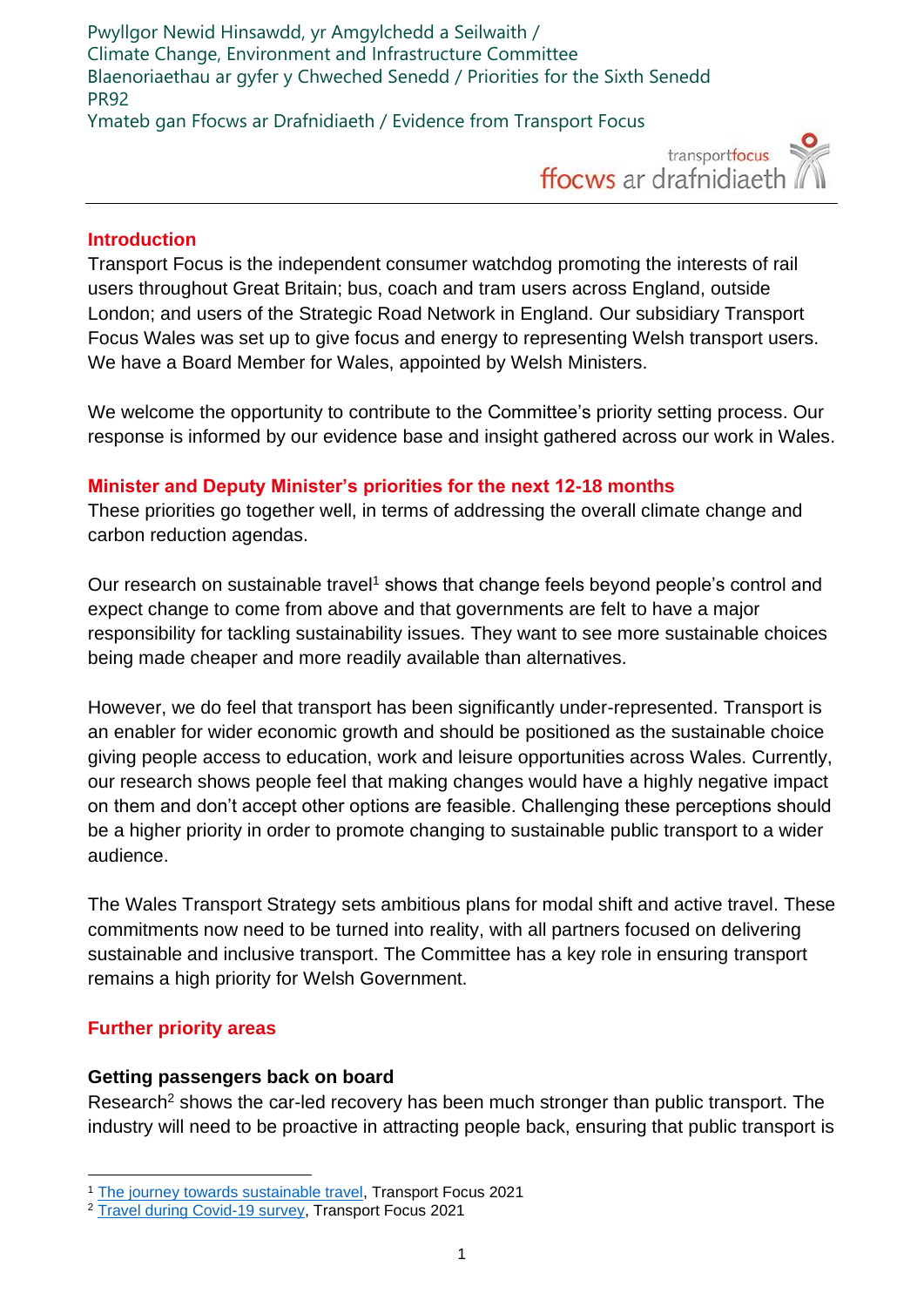genuinely appealing given that discretionary travellers may have a choice about which mode to use. Our work on returning to rail<sup>3</sup> and getting passengers back on buses<sup>4</sup> shows there is a distinct disparity between those who have used public transport and those who have not used public transport recently – the latter are much more concerned about using transport again. A cohesive message needs to be supported from the top to show transport is clean and safe and ready to use and targeted through channels to reach and give confidence to those who have not been travelling. Pre-pandemic priorities are still just as important, with investment needed to improve punctuality, reliability, value for money fares, flexible tickets and customer-facing staff particularly to provide support during disruption.

# **Williams-Shapps review and transition to Great British Railways**

The rail industry must be more cohesive in the way it speaks and acts towards passengers. Confusion and complexity is not new to rail passengers. But our research<sup>5</sup> showed that Covid has really highlighted this issue. People using the train during the pandemic told us that they experienced inconsistency in the way that the industry has dealt with the virus, in the requirements for passengers, and in communications. This has been most apparent with differing restrictions and pace of changes in England and Wales.

This highlights the need for more joined up working across the industry, and for a stronger sense of overall accountability for decisions and service delivery, that is visible to passengers. The Williams-Shapps plan for rail and the establishment of Great British Railways provide an opportunity to embed more joined up working and a stronger sense of overall accountability as the rail industry welcomes back its customers. Passengers value the concept of a national network, with interaction, connectivity and a seamless delivery of service, with good standards of information to 'hold their hand' and give them confidence in the ability to make joined-up journeys. It is essential that implementation across both sides of the border is scrutinised and harmonised.

# **Planning for Network Rail control period 7**

Our research<sup>6</sup> shows visible investment was seen as a must by passengers, especially commuters, moving forwards. The move towards improved technology, information provision, cleaning processes and new and refurbished stations and trains is seen as a positive step. Passengers need reassurance that the rail sector will continue investment in these areas.

The planning process for Network Rail's Control Period 7 is currently in progress, working towards identifying investment priorities for rail in Wales between 2024 and 2029. Transport Focus is already participating; chairing the Wales and Western challenge group and delivering research with passengers on their priorities for CP7. Scrutiny of emerging

<sup>&</sup>lt;sup>3</sup> [Return to rail: what do passengers want,](https://www.transportfocus.org.uk/publication/return-to-rail-what-do-passengers-want/) Transport Focus 2021

<sup>&</sup>lt;sup>4</sup> [The route ahead: getting passengers back on buses,](https://www.transportfocus.org.uk/publication/the-route-ahead-getting-passengers-back-on-buses-2/) Transport Focus 2021

<sup>5</sup> See note 3

<sup>6</sup> [Return to rail: what do passengers want](https://d3cez36w5wymxj.cloudfront.net/wp-content/uploads/2021/07/28175912/Return-to-rail-qualitative-research-agency-report-1.pdf) – Qualitative report, Transport Focus 2021